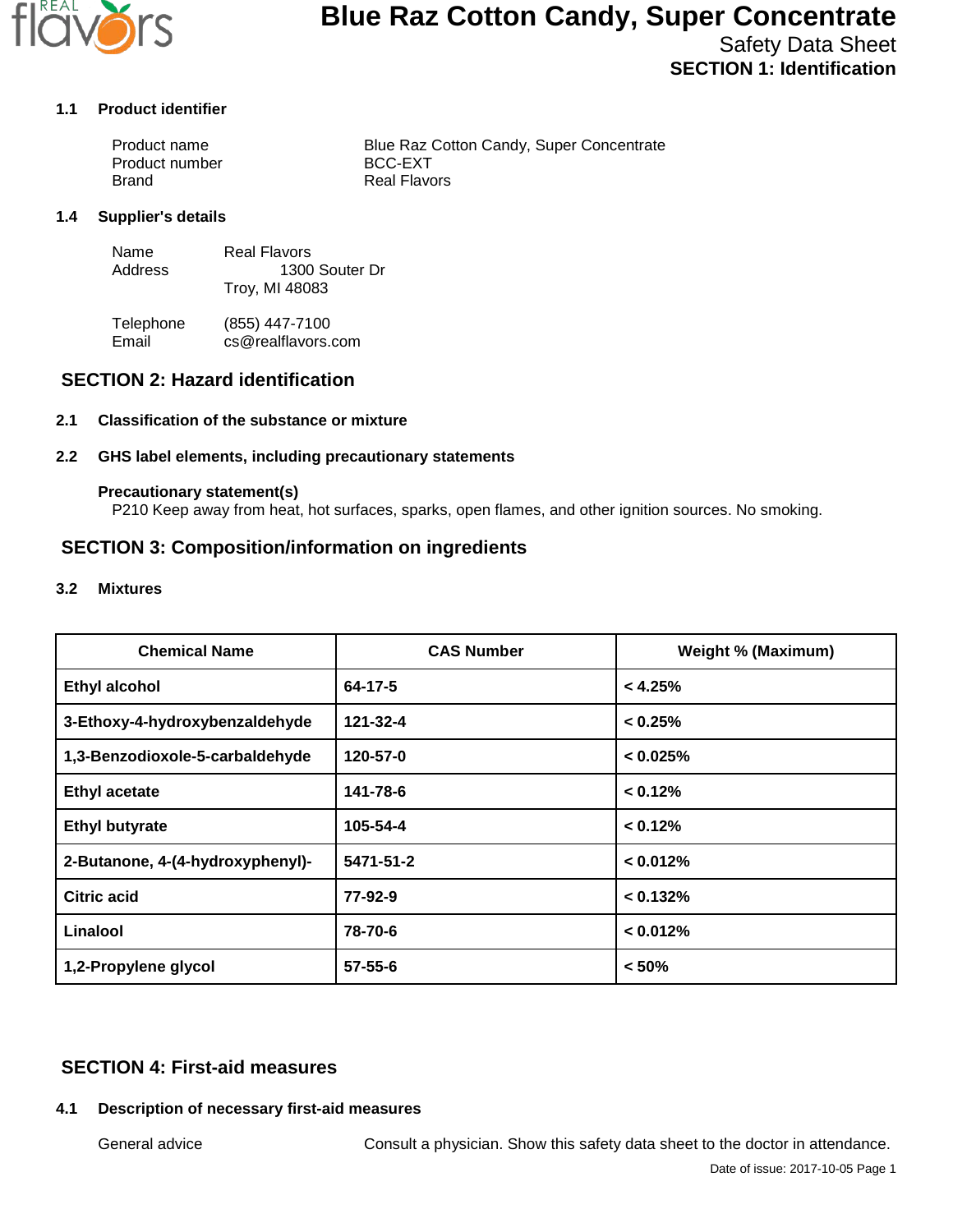

## **Blue Raz Cotton Candy, Super Concentrate** Safety Data Sheet

| If inhaled              | No data available. Do NOT induce vomiting. Never give anything by mouth to<br>an unconscious person. Rinse mouth with water. Consult a physician. |  |
|-------------------------|---------------------------------------------------------------------------------------------------------------------------------------------------|--|
| In case of skin contact | Wash off with soap and plenty of water. Get medical attention if symptoms<br>occur.                                                               |  |
| In case of eye contact  | Rinse thoroughly with plenty of water for at least 15 minutes. Get medical                                                                        |  |

attention if symptoms occur.

## **SECTION 5: Fire-fighting measures**

## **5.1 Suitable extinguishing media** Use extinguishing media appropriate for surrounding fire.

- **5.2 Specific hazards arising from the chemical** No data available.
- **5.3 Special protective actions for fire-fighters** Wear self-contained breathing apparatus for firefighting if necessary.

## **SECTION 6: Accidental release measures**

**6.1 Personal precautions, protective equipment and emergency procedures** Use personal protective equipment. Avoid breathing vapours, mist or gas. Ensure adequate ventilation. Evacuate personnel to safe areas. For personal protection see section 8.

#### **6.2 Environmental precautions**

Prevent further leakage or spillage if safe to do so. Do not let product enter drains.

#### **6.3 Methods and materials for containment and cleaning up**

Sweep up and shovel. Do not flush with water. Keep in suitable, closed containers for disposal. Contain spillage, soak up with non-combustible absorbent material, (e.g. sand, earth, diatomaceous earth, vermiculite) and transfer to a container for disposal according to local / national regulations (see section 13)

## **SECTION 7: Handling and storage**

## **7.1 Precautions for safe handling**

Avoid contact with skin and eyes. Avoid inhalation of vapour or mist. Use explosion-proof equipment. Keep away from sources of ignition - No smoking.Take measures to prevent the build up of electrostatic charge. For precautions see section 2.2.

## **7.2 Conditions for safe storage, including any incompatibilities**

Keep container tightly closed in a dry and well-ventilated place. Containers which are opened must be carefully resealed and kept upright to prevent leakage.

## **SECTION 8: Exposure controls/personal protection**

## **8.3 Individual protection measures, such as personal protective equipment (PPE)**

#### **Body protection**

Skin Protection: None required with normal household use. Industrial Setting: Protective gloves (for hands) and protective clothing are required where repeated or prolonged skin contact may occur.

#### **Respiratory protection**

No data available.

#### **Environmental exposure controls**

Do not let product enter drains.